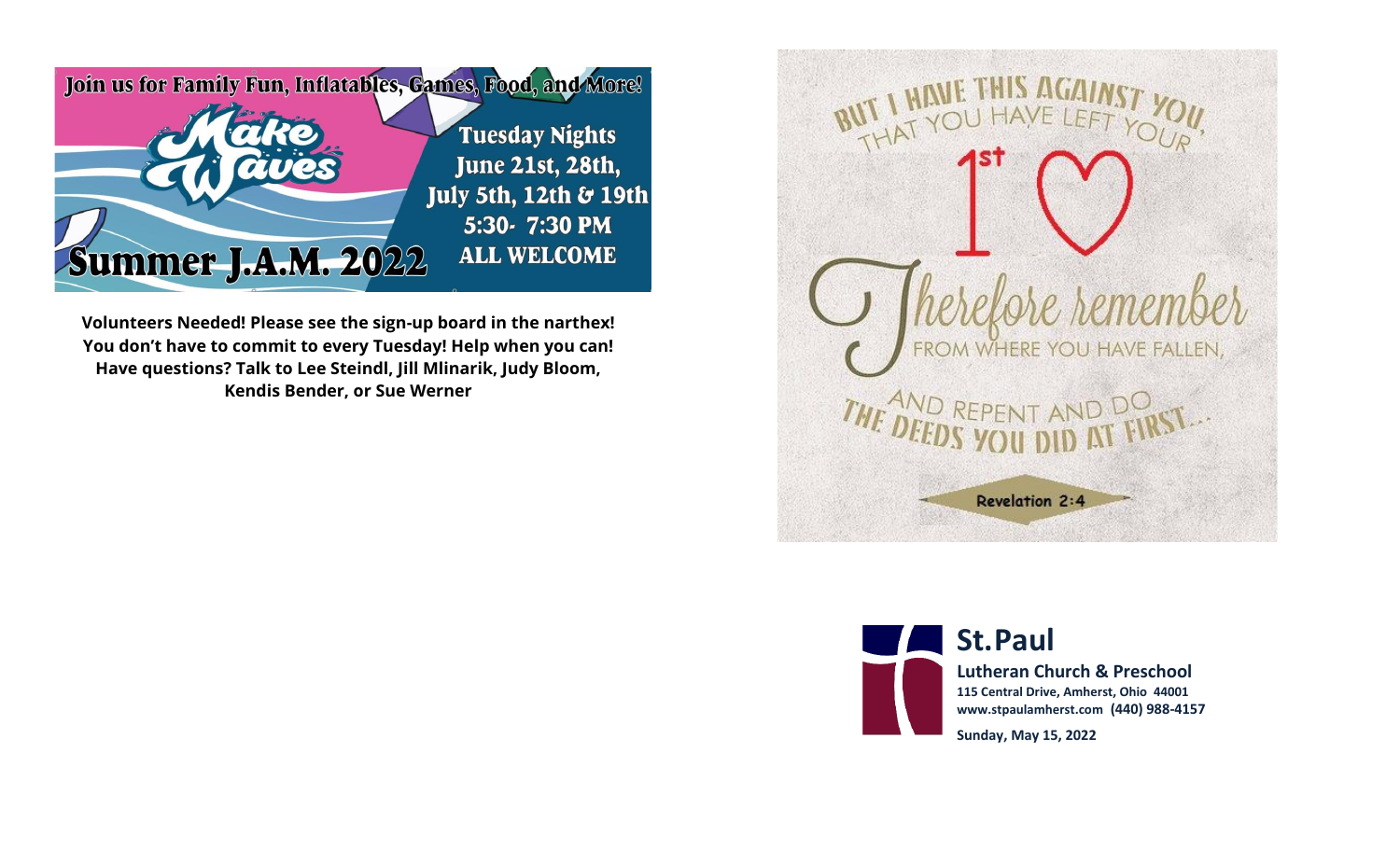**IN TODAY'S WORSHIP:** *"True Love Always"* is what young lovers promise each other. Rarely in this world does love last to the end. God's love, however, is eternal. His love for you never fails. How is your love for God? Red hot? Cooling? Ice Cold? Today's message from Revelation chapter 2 encourages you to return to your first love, keeping love for God constantly strong, growing, and red hot.

**PRAYER BEFORE WORSHIP:** May my worship today go beyond mere thoughtless words and routine actions to be my expression of heart-felt love to You, O Lord. While I *want* to love You more, my sinful desires turn my love inward, and so I pray for You, Holy Spirit, to work in me true love and devotion to my God, Father, Son, and Holy Spirit. Amen.

**Please fill out a Communication Card in the pew, and pass it towards the center aisle anytime in the first half of the worship service**. You may also use the yellow card in your pew to write down prayer requests for needs or praises. Ushers will gather them during the hymn prior to the sermon. This means you will no longer need to stop on the way into worship to complete one. Offerings will continue to be collected at the doors.

**Ushers are standing by to assist you** in locating a seat, directing you to restrooms, coat racks, and any other help you might need.

**Kids' Activity Bags** are filled with crayons and coloring booklets, and other quiet things to keep kids' attention. They are in the back of the worship center or see an usher for these.

**WORSHIP WITH US @ ST. PAUL'S ON-LINE --** St. Paul's 8:30 AM and 10 AM worship services are live-streamed on Sunday mornings. Go to the church website (www.stpaulamherst.com) and click on the Live-Stream banner on the home page. Recordings of the 8:30AM worship services remain on-line after the livestream for viewing anytime.

**CHURCH ELEVATOR OUT OF SERVICE** Repairs need to be made on the elevator's doors to comply with State building code. The church elevator is out of service and we will let you know as soon as it is running again. We are sorry for the inconvenience! Please note that in order for the elevator to operate the gates and doors on all levels must be fully closed. Thank you, Trustees

**Road Construction has Closed Cleveland Avenue** making it inconvenient to get to St. Paul. Park Avenue remains open to East-West traffic so that you can drive up either Central Drive or Jackson Street to get to church. You can also get to St. Paul by driving east on Cleveland Ave. and turning south on Jackson Street, then come in the back entrance to the church parking lot.

**Its** *SUMMER!* A beautiful gift basket filled with goodies for summer is ready for *you* to give to a new neighbor! It's a great way to meet a new neighbor and invite them to church. All you need to do is write down the address on an entry form in the narthex. Do it today!

| This Week For The Lord             | <b>Looking Ahead One Week</b> |
|------------------------------------|-------------------------------|
| 5/15 Holy Communion 8:30 AM        | 5/22 Worship 8:30 AM          |
| Worship 10 AM                      | Holy Communion 10 AM          |
| New Life with God 11:10 AM         | 5/24 Seasoned Saints 10 AM    |
| 5/16 Board of Directors 6:30 AM    | New Life With God 6:45 PM     |
| 5/17 Seasoned Saints 10 AM         | Women's Ministry 7 PM         |
| Women's Ministry 7 PM              |                               |
| 5/19 Preschool Picnic & Graduation |                               |
|                                    |                               |

 **Serving in God's House:**

| <b>Pastor</b>      | Rev. Paul Werner                                        |
|--------------------|---------------------------------------------------------|
| Organist           | Oziah Wales                                             |
| <b>Elders</b>      | Harold Gibson (E) Ron Fisher, John Schick (L)           |
| <b>Readers</b>     | Christine Krupp (E) Sue Werner (L)                      |
| <b>Acolytes</b>    | Frank Becker-Balcik (L)                                 |
| <b>Greeters</b>    | Lynn Jiovanazzo (E)                                     |
| <b>Altar Guild</b> | Karie Coffman                                           |
| <b>Head Usher</b>  | Ron Fisher                                              |
| <b>Ushers</b>      | John Kirschner, John Cartmell, Ron Klein (E) Brad Draga |

## **St. Paul Lutheran Church & Preschool**

**Sunday Worship Services: 8:30**AM **& 10**AM **In-Person or Live Stream** @ [www.stpaulamherst.com](http://www.stpaulamherst.com/) **Church/Office: 440-988-4157 Fax: 440-988-5436 E-Mail: churchoffice@stpaulamherst.com Church Website: stpaulamherst.com Rev. Paul G. Werner, Pastor - Office: (440)988-4157 Cell: (586)201-3302 Beth Naro, Preschool Director – Preschool Phone: (440)988-5427 Oziah Wales, Organist**